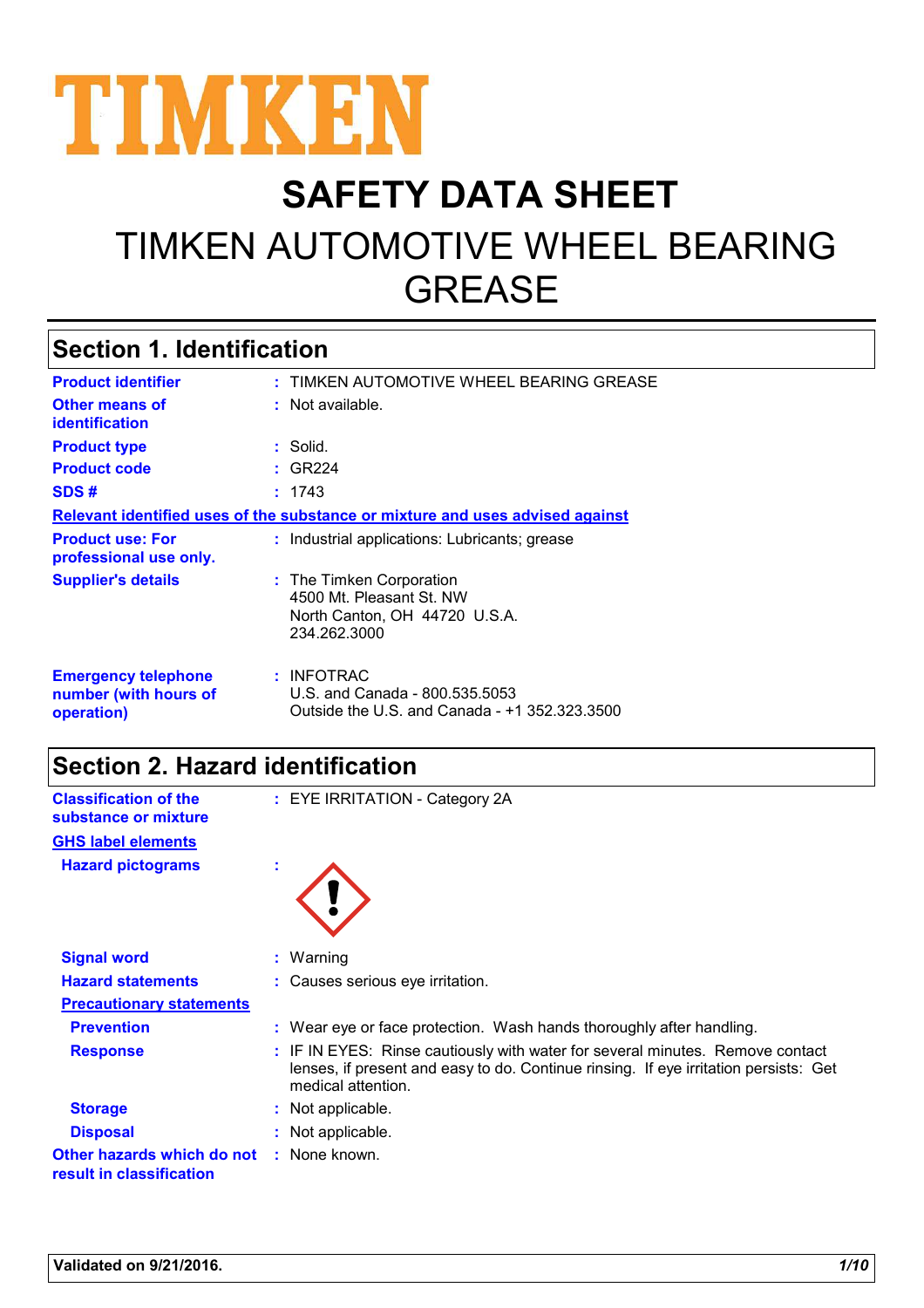## **Section 3. Composition/information on ingredients**

**Substance/mixture**

**Other means of** 

**:** Mixture

**:** Not available.

**identification**

**CAS number/other identifiers**

| <b>Ingredient name</b>                                        | $%$ (w/w) | <b>CAS number</b> |
|---------------------------------------------------------------|-----------|-------------------|
| Distillates (petroleum), solvent-dewaxed heavy paraffinic     | 40-70     | 64742-65-0        |
| Phosphorodithioic acid, O,O-di-C1-14-alkyl esters, zinc salts | $1 - 5$   | 68649-42-3        |

**There are no additional ingredients present which, within the current knowledge of the supplier and in the concentrations applicable, are classified as hazardous to health or the environment and hence require reporting in this section.**

**Occupational exposure limits, if available, are listed in Section 8.**

#### **Section 4. First-aid measures**

#### **Description of necessary first aid measures**

| <b>Eye contact</b>                                 |  | : Immediately flush eyes with plenty of water, occasionally lifting the upper and lower<br>eyelids. Check for and remove any contact lenses. Continue to rinse for at least 10<br>minutes. Get medical attention.                                                                                                                                                                                                                                                                                                                                                                                                                                                                                                                                                                                                          |  |  |
|----------------------------------------------------|--|----------------------------------------------------------------------------------------------------------------------------------------------------------------------------------------------------------------------------------------------------------------------------------------------------------------------------------------------------------------------------------------------------------------------------------------------------------------------------------------------------------------------------------------------------------------------------------------------------------------------------------------------------------------------------------------------------------------------------------------------------------------------------------------------------------------------------|--|--|
| <b>Inhalation</b>                                  |  | Remove victim to fresh air and keep at rest in a position comfortable for breathing.<br>If not breathing, if breathing is irregular or if respiratory arrest occurs, provide<br>artificial respiration or oxygen by trained personnel. It may be dangerous to the<br>person providing aid to give mouth-to-mouth resuscitation. Get medical attention if<br>adverse health effects persist or are severe. If unconscious, place in recovery<br>position and get medical attention immediately. Maintain an open airway. Loosen<br>tight clothing such as a collar, tie, belt or waistband.                                                                                                                                                                                                                                 |  |  |
| <b>Skin contact</b>                                |  | Flush contaminated skin with plenty of water. Remove contaminated clothing and<br>shoes. Get medical attention if symptoms occur. Wash clothing before reuse.<br>Clean shoes thoroughly before reuse.                                                                                                                                                                                                                                                                                                                                                                                                                                                                                                                                                                                                                      |  |  |
| <b>Ingestion</b>                                   |  | Wash out mouth with water. Remove dentures if any. Remove victim to fresh air<br>and keep at rest in a position comfortable for breathing. If material has been<br>swallowed and the exposed person is conscious, give small quantities of water to<br>drink. Stop if the exposed person feels sick as vomiting may be dangerous. Do not<br>induce vomiting unless directed to do so by medical personnel. If vomiting occurs,<br>the head should be kept low so that vomit does not enter the lungs. Get medical<br>attention if adverse health effects persist or are severe. Never give anything by<br>mouth to an unconscious person. If unconscious, place in recovery position and get<br>medical attention immediately. Maintain an open airway. Loosen tight clothing such<br>as a collar, tie, belt or waistband. |  |  |
| Most important symptoms/effects, acute and delayed |  |                                                                                                                                                                                                                                                                                                                                                                                                                                                                                                                                                                                                                                                                                                                                                                                                                            |  |  |
| <b>Potential acute health effects</b>              |  |                                                                                                                                                                                                                                                                                                                                                                                                                                                                                                                                                                                                                                                                                                                                                                                                                            |  |  |
| <b>Eye contact</b>                                 |  | : Causes serious eye irritation.                                                                                                                                                                                                                                                                                                                                                                                                                                                                                                                                                                                                                                                                                                                                                                                           |  |  |
| <b>Inhalation</b>                                  |  | No known significant effects or critical hazards.                                                                                                                                                                                                                                                                                                                                                                                                                                                                                                                                                                                                                                                                                                                                                                          |  |  |
| <b>Skin contact</b>                                |  | : No known significant effects or critical hazards.                                                                                                                                                                                                                                                                                                                                                                                                                                                                                                                                                                                                                                                                                                                                                                        |  |  |
| <b>Ingestion</b>                                   |  | : No known significant effects or critical hazards.                                                                                                                                                                                                                                                                                                                                                                                                                                                                                                                                                                                                                                                                                                                                                                        |  |  |
| <b>Over-exposure signs/symptoms</b>                |  |                                                                                                                                                                                                                                                                                                                                                                                                                                                                                                                                                                                                                                                                                                                                                                                                                            |  |  |
| <b>Eye contact</b>                                 |  | : Adverse symptoms may include the following:<br>pain or irritation<br>watering<br>redness                                                                                                                                                                                                                                                                                                                                                                                                                                                                                                                                                                                                                                                                                                                                 |  |  |
| <b>Inhalation</b>                                  |  | : No specific data.                                                                                                                                                                                                                                                                                                                                                                                                                                                                                                                                                                                                                                                                                                                                                                                                        |  |  |
| <b>Skin contact</b>                                |  | : No specific data.                                                                                                                                                                                                                                                                                                                                                                                                                                                                                                                                                                                                                                                                                                                                                                                                        |  |  |
| <b>Ingestion</b>                                   |  | : No specific data.                                                                                                                                                                                                                                                                                                                                                                                                                                                                                                                                                                                                                                                                                                                                                                                                        |  |  |
|                                                    |  | <u>Indication of immediate medical attention and special treatment needed, if necessary</u>                                                                                                                                                                                                                                                                                                                                                                                                                                                                                                                                                                                                                                                                                                                                |  |  |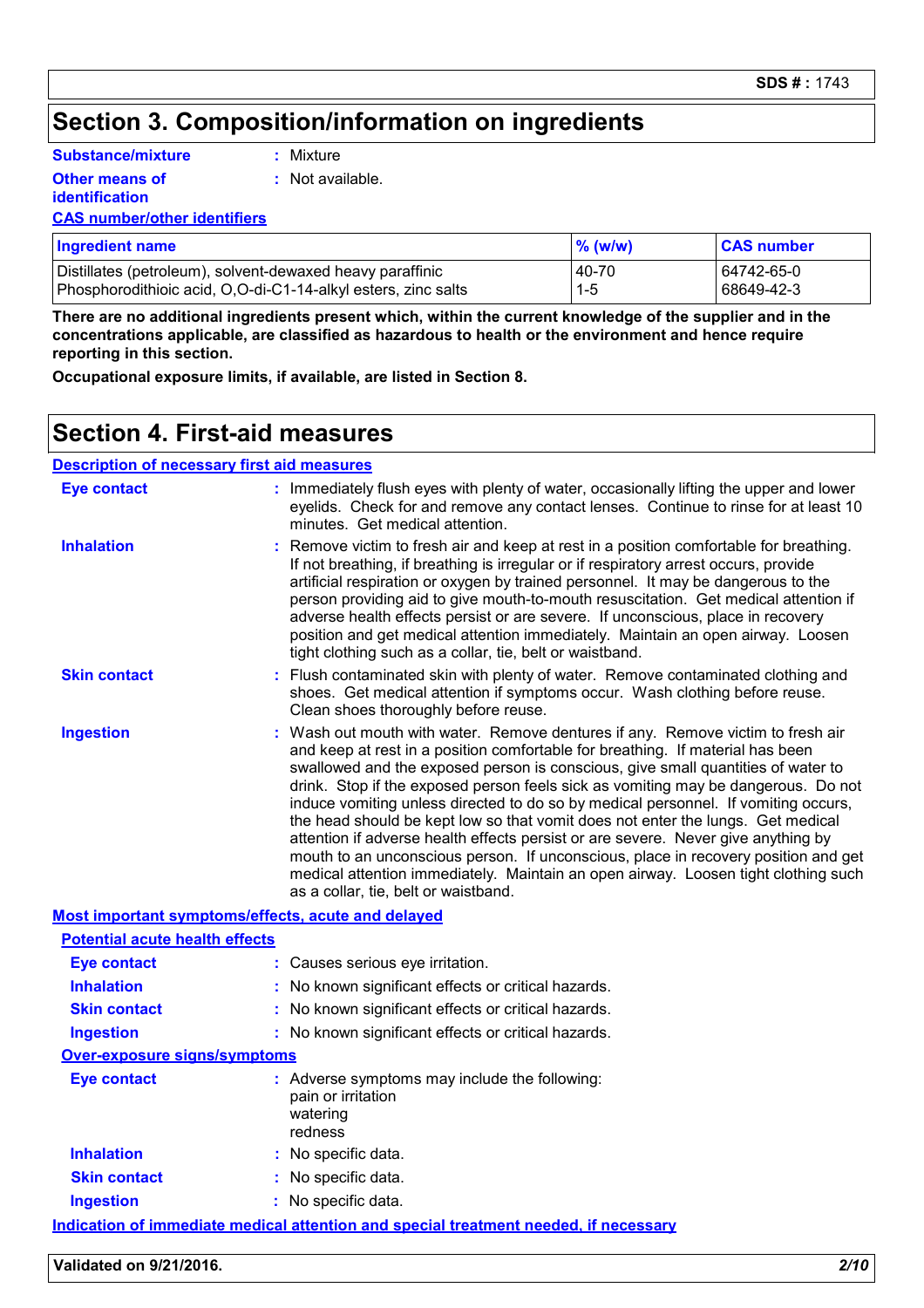## **Section 4. First-aid measures**

| <b>Notes to physician</b> | Treat symptomatically. Contact poison treatment specialist immediately if large |
|---------------------------|---------------------------------------------------------------------------------|
|                           | quantities have been ingested or inhaled.                                       |

- **Specific treatments :** No specific treatment.
- **Protection of first-aiders** : No action shall be taken involving any personal risk or without suitable training. It may be dangerous to the person providing aid to give mouth-to-mouth resuscitation.

**See toxicological information (Section 11)**

### **Section 5. Fire-fighting measures**

| : Use an extinguishing agent suitable for the surrounding fire.                                                                                                                                     |
|-----------------------------------------------------------------------------------------------------------------------------------------------------------------------------------------------------|
| $:$ None known.                                                                                                                                                                                     |
| : No specific fire or explosion hazard.                                                                                                                                                             |
| Decomposition products may include the following materials:<br>carbon dioxide<br>carbon monoxide<br>metal oxide/oxides                                                                              |
| : Promptly isolate the scene by removing all persons from the vicinity of the incident if<br>there is a fire. No action shall be taken involving any personal risk or without<br>suitable training. |
| : Fire-fighters should wear appropriate protective equipment and self-contained<br>breathing apparatus (SCBA) with a full face-piece operated in positive pressure<br>mode.                         |
|                                                                                                                                                                                                     |

## **Section 6. Accidental release measures**

|                                                       |  | <b>Personal precautions, protective equipment and emergency procedures</b>                                                                                                                                                                                                                                                                                                                                                                         |  |
|-------------------------------------------------------|--|----------------------------------------------------------------------------------------------------------------------------------------------------------------------------------------------------------------------------------------------------------------------------------------------------------------------------------------------------------------------------------------------------------------------------------------------------|--|
| For non-emergency<br>personnel                        |  | : No action shall be taken involving any personal risk or without suitable training.<br>Evacuate surrounding areas. Keep unnecessary and unprotected personnel from<br>entering. Do not touch or walk through spilled material. Provide adequate<br>ventilation. Wear appropriate respirator when ventilation is inadequate. Put on<br>appropriate personal protective equipment.                                                                  |  |
|                                                       |  | <b>For emergency responders</b> : If specialized clothing is required to deal with the spillage, take note of any<br>information in Section 8 on suitable and unsuitable materials. See also the<br>information in "For non-emergency personnel".                                                                                                                                                                                                  |  |
| <b>Environmental precautions</b>                      |  | : Avoid dispersal of spilled material and runoff and contact with soil, waterways,<br>drains and sewers. Inform the relevant authorities if the product has caused<br>environmental pollution (sewers, waterways, soil or air).                                                                                                                                                                                                                    |  |
| Methods and materials for containment and cleaning up |  |                                                                                                                                                                                                                                                                                                                                                                                                                                                    |  |
| <b>Small spill</b>                                    |  | : Move containers from spill area. Avoid dust generation. Using a vacuum with<br>HEPA filter will reduce dust dispersal. Place spilled material in a designated,<br>labeled waste container. Dispose of via a licensed waste disposal contractor.                                                                                                                                                                                                  |  |
| <b>Large spill</b>                                    |  | : Move containers from spill area. Approach release from upwind. Prevent entry into<br>sewers, water courses, basements or confined areas. Avoid dust generation. Do<br>not dry sweep. Vacuum dust with equipment fitted with a HEPA filter and place in a<br>closed, labeled waste container. Dispose of via a licensed waste disposal<br>contractor. Note: see Section 1 for emergency contact information and Section 13<br>for waste disposal. |  |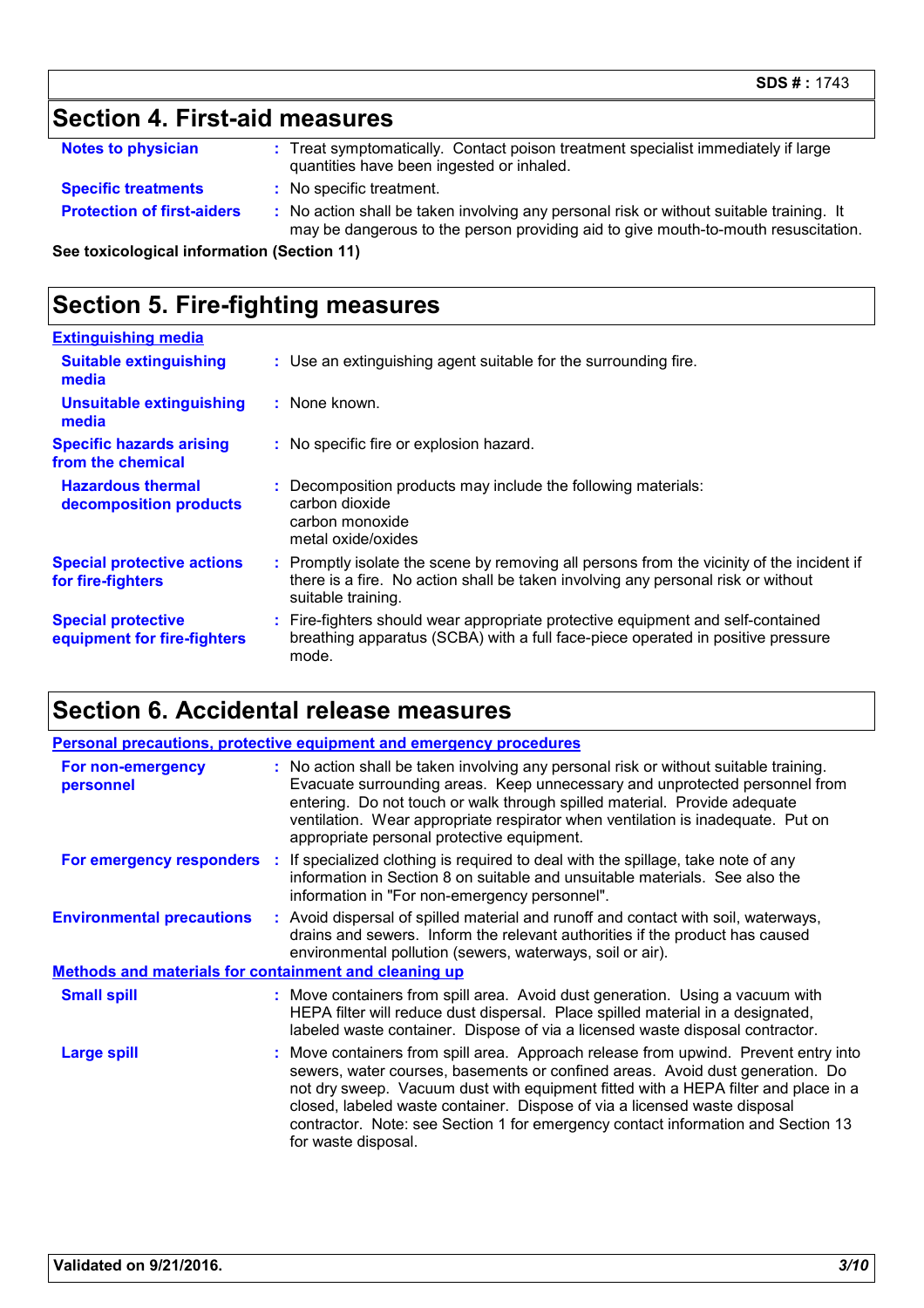## **Section 7. Handling and storage**

#### **Precautions for safe handling**

| <b>Protective measures</b>                                                       | : Put on appropriate personal protective equipment (see Section 8). Do not ingest.<br>Avoid contact with eyes, skin and clothing. Keep in the original container or an<br>approved alternative made from a compatible material, kept tightly closed when not<br>in use. Empty containers retain product residue and can be hazardous. Do not<br>reuse container.                                                                                                                                              |
|----------------------------------------------------------------------------------|---------------------------------------------------------------------------------------------------------------------------------------------------------------------------------------------------------------------------------------------------------------------------------------------------------------------------------------------------------------------------------------------------------------------------------------------------------------------------------------------------------------|
| <b>Advice on general</b><br>occupational hygiene                                 | : Eating, drinking and smoking should be prohibited in areas where this material is<br>handled, stored and processed. Workers should wash hands and face before<br>eating, drinking and smoking. Remove contaminated clothing and protective<br>equipment before entering eating areas. See also Section 8 for additional<br>information on hygiene measures.                                                                                                                                                 |
| <b>Conditions for safe storage,</b><br>including any<br><b>incompatibilities</b> | : Store in accordance with local regulations. Store in original container protected<br>from direct sunlight in a dry, cool and well-ventilated area, away from incompatible<br>materials (see Section 10) and food and drink. Keep container tightly closed and<br>sealed until ready for use. Containers that have been opened must be carefully<br>resealed and kept upright to prevent leakage. Do not store in unlabeled containers.<br>Use appropriate containment to avoid environmental contamination. |

## **Section 8. Exposure controls/personal protection**

#### **Control parameters**

#### **Occupational exposure limits**

| <b>Ingredient name</b>                     |                                                           | <b>Exposure limits</b>                                                                                                                                                                                                                                                                                                                                                                                                                                       |
|--------------------------------------------|-----------------------------------------------------------|--------------------------------------------------------------------------------------------------------------------------------------------------------------------------------------------------------------------------------------------------------------------------------------------------------------------------------------------------------------------------------------------------------------------------------------------------------------|
|                                            | Distillates (petroleum), solvent-dewaxed heavy paraffinic | CA Alberta Provincial (Canada, 4/2009).<br>8 hrs OEL: 5 mg/m <sup>3</sup> 8 hours. Form: Mist<br>15 min OEL: 10 mg/m <sup>3</sup> 15 minutes. Form:<br>Mist<br>CA Quebec Provincial (Canada, 1/2014).<br>TWAEV: 5 mg/m <sup>3</sup> 8 hours. Form: mist<br>STEV: 10 mg/m <sup>3</sup> 15 minutes. Form: mist<br>CA Ontario Provincial (Canada, 7/2015).<br>TWA: 5 mg/m <sup>3</sup> 8 hours. Form: mist<br>STEL: 10 mg/m <sup>3</sup> 15 minutes. Form: mist |
| <b>Appropriate engineering</b><br>controls | contaminants.                                             | : Good general ventilation should be sufficient to control worker exposure to airborne                                                                                                                                                                                                                                                                                                                                                                       |
| <b>Environmental exposure</b><br>controls  |                                                           | : Emissions from ventilation or work process equipment should be checked to ensure<br>they comply with the requirements of environmental protection legislation. In some<br>cases, fume scrubbers, filters or engineering modifications to the process<br>equipment will be necessary to reduce emissions to acceptable levels.                                                                                                                              |
| <b>Individual protection measures</b>      |                                                           |                                                                                                                                                                                                                                                                                                                                                                                                                                                              |
| <b>Hygiene measures</b>                    | safety showers are close to the workstation location.     | : Wash hands, forearms and face thoroughly after handling chemical products, before<br>eating, smoking and using the lavatory and at the end of the working period.<br>Appropriate techniques should be used to remove potentially contaminated clothing.<br>Wash contaminated clothing before reusing. Ensure that eyewash stations and                                                                                                                     |
| <b>Eye/face protection</b>                 |                                                           | : Safety eyewear complying with an approved standard should be used when a risk<br>assessment indicates this is necessary to avoid exposure to liquid splashes, mists,<br>gases or dusts. If contact is possible, the following protection should be worn,<br>unless the assessment indicates a higher degree of protection: chemical splash                                                                                                                 |
|                                            | goggles.                                                  |                                                                                                                                                                                                                                                                                                                                                                                                                                                              |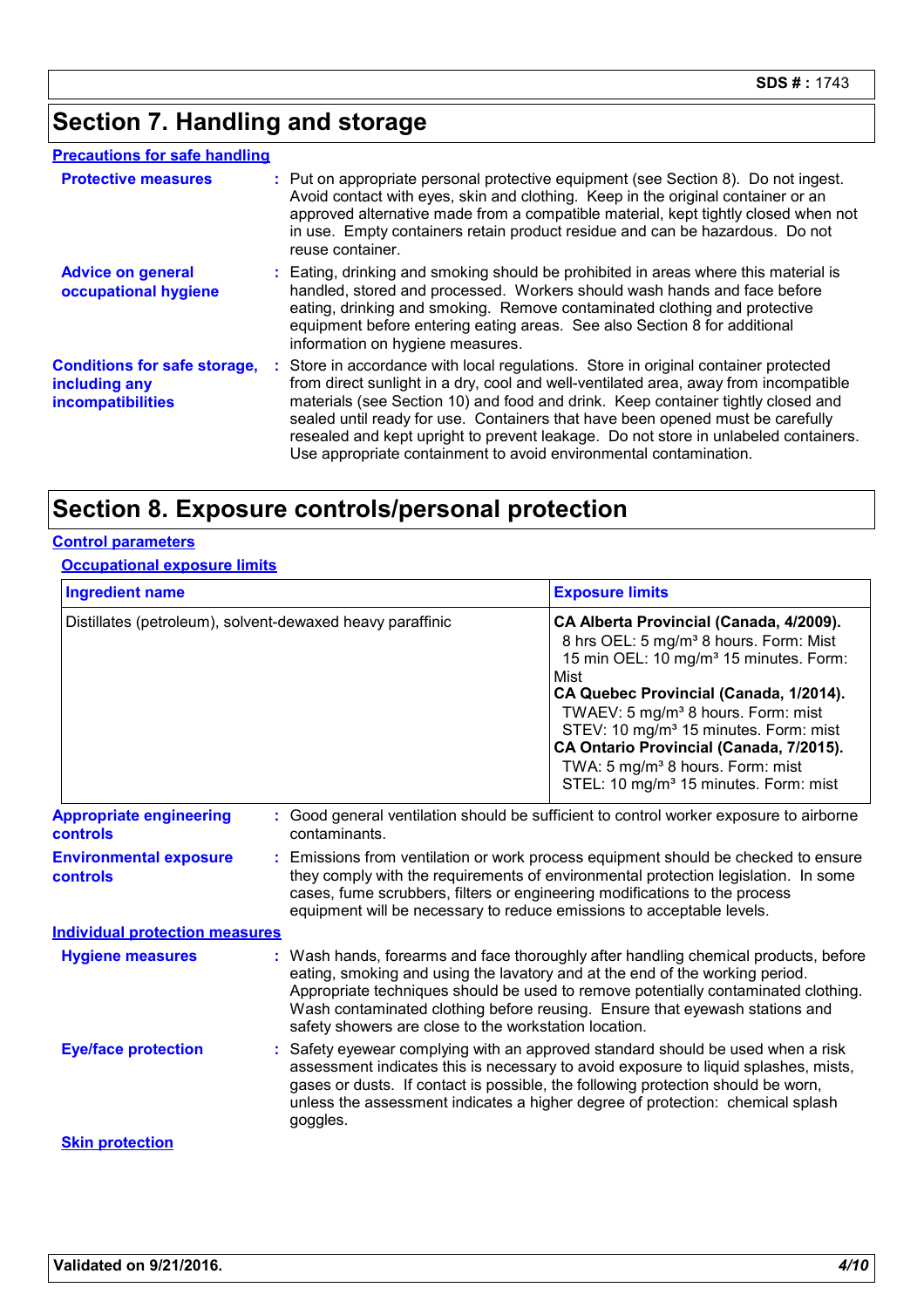# **Section 8. Exposure controls/personal protection**

| <b>Hand protection</b>        | : Chemical-resistant, impervious gloves complying with an approved standard should<br>be worn at all times when handling chemical products if a risk assessment indicates<br>this is necessary. Considering the parameters specified by the glove manufacturer,<br>check during use that the gloves are still retaining their protective properties. It<br>should be noted that the time to breakthrough for any glove material may be<br>different for different glove manufacturers. In the case of mixtures, consisting of<br>several substances, the protection time of the gloves cannot be accurately<br>estimated. |
|-------------------------------|---------------------------------------------------------------------------------------------------------------------------------------------------------------------------------------------------------------------------------------------------------------------------------------------------------------------------------------------------------------------------------------------------------------------------------------------------------------------------------------------------------------------------------------------------------------------------------------------------------------------------|
| <b>Body protection</b>        | : Personal protective equipment for the body should be selected based on the task<br>being performed and the risks involved and should be approved by a specialist<br>before handling this product.                                                                                                                                                                                                                                                                                                                                                                                                                       |
| <b>Other skin protection</b>  | : Appropriate footwear and any additional skin protection measures should be<br>selected based on the task being performed and the risks involved and should be<br>approved by a specialist before handling this product.                                                                                                                                                                                                                                                                                                                                                                                                 |
| <b>Respiratory protection</b> | Based on the hazard and potential for exposure, select a respirator that meets the<br>appropriate standard or certification. Respirators must be used according to a<br>respiratory protection program to ensure proper fitting, training, and other important<br>aspects of use.                                                                                                                                                                                                                                                                                                                                         |

## **Section 9. Physical and chemical properties**

| <b>Appearance</b>                                 |                                                                                                                  |
|---------------------------------------------------|------------------------------------------------------------------------------------------------------------------|
| <b>Physical state</b>                             | : Solid. [grease]                                                                                                |
| <b>Color</b>                                      | $:$ Red.                                                                                                         |
| Odor                                              | Mild. Petroleum oil                                                                                              |
| <b>Odor threshold</b>                             | : Not available.                                                                                                 |
| pH                                                | Not applicable.                                                                                                  |
| <b>Melting point</b>                              | : Not available.                                                                                                 |
| <b>Boiling point</b>                              | Not available.                                                                                                   |
| <b>Flash point</b>                                | Not available.                                                                                                   |
| <b>Evaporation rate</b>                           | : Not available.                                                                                                 |
| <b>Flammability (solid, gas)</b>                  | Flammable in the presence of the following materials or conditions: open flames,<br>sparks and static discharge. |
| Lower and upper explosive<br>(flammable) limits   | : Not available.                                                                                                 |
| <b>Vapor pressure</b>                             | : Not available.                                                                                                 |
| <b>Vapor density</b>                              | Not available.                                                                                                   |
| <b>Relative density</b>                           | : $0.9$ g/cm <sup>3</sup>                                                                                        |
| <b>Solubility</b>                                 | Insoluble in the following materials: cold water and hot water.                                                  |
| <b>Partition coefficient: n-</b><br>octanol/water | : Not available.                                                                                                 |
| <b>Auto-ignition temperature</b>                  | $:$ Not available.                                                                                               |
| <b>Decomposition temperature</b>                  | : Not available.                                                                                                 |
| <b>Viscosity</b>                                  | : Not available.                                                                                                 |
|                                                   |                                                                                                                  |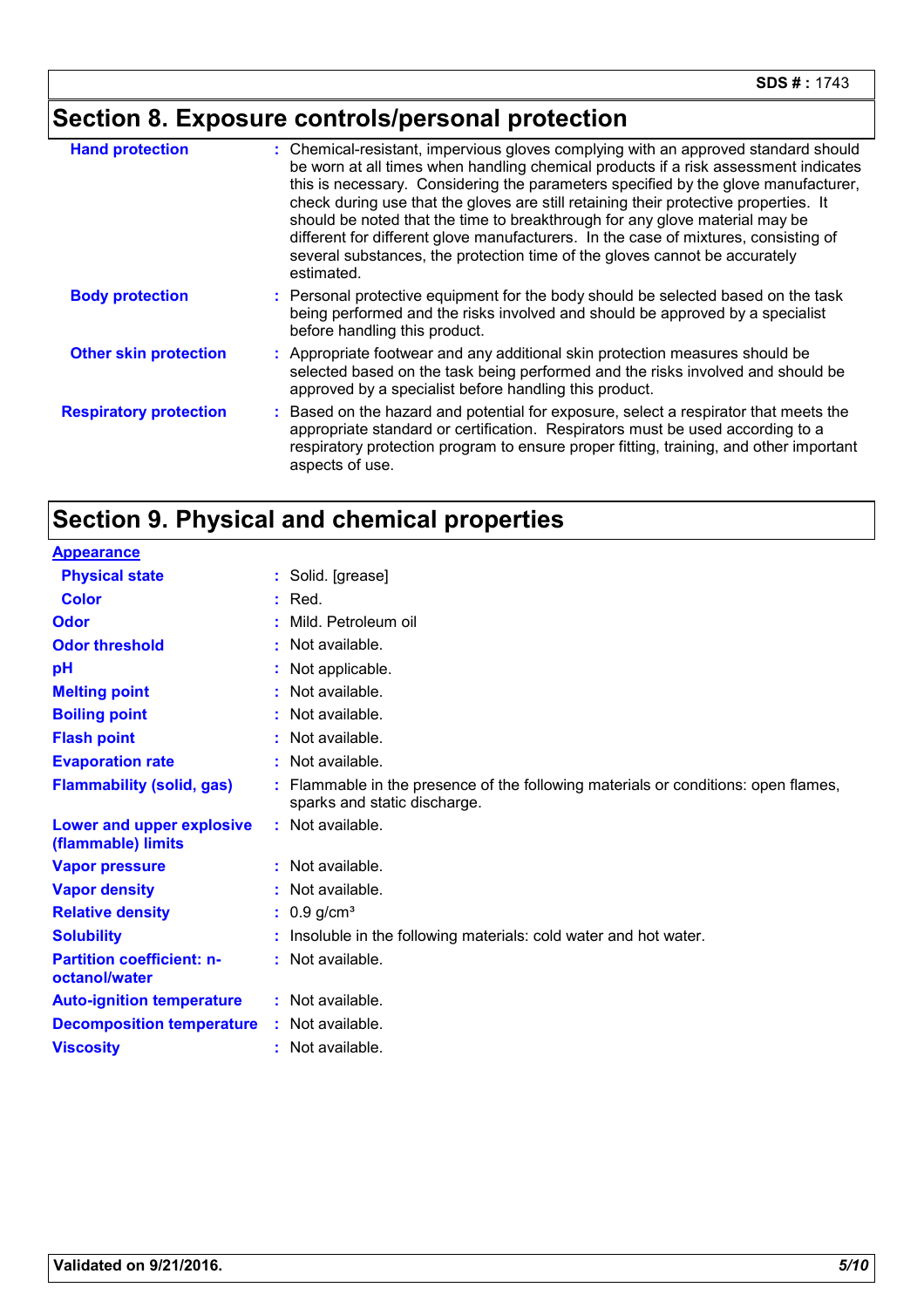## **Section 10. Stability and reactivity**

| <b>Reactivity</b><br><b>Chemical stability</b><br><b>Possibility of hazardous</b><br>reactions | : No specific test data related to reactivity available for this product or its ingredients.<br>: The product is stable.<br>: Under normal conditions of storage and use, hazardous reactions will not occur. |
|------------------------------------------------------------------------------------------------|---------------------------------------------------------------------------------------------------------------------------------------------------------------------------------------------------------------|
| <b>Conditions to avoid</b>                                                                     | : No specific data.                                                                                                                                                                                           |
| <b>Incompatible materials</b>                                                                  | : No specific data.                                                                                                                                                                                           |
| <b>Hazardous decomposition</b>                                                                 | : Under normal conditions of storage and use, hazardous decomposition products                                                                                                                                |
| products                                                                                       | should not be produced.                                                                                                                                                                                       |

### **Section 11. Toxicological information**

#### **Information on toxicological effects**

#### **Acute toxicity** Distillates (petroleum), solvent-dewaxed heavy paraffinic LD50 Dermal Rabbit |>5000 mg/kg LD50 Oral  $\vert$ Rat  $\vert$  >5000 mg/kg **Product/ingredient name** Result **Species Dose Exposure Conclusion/Summary :** No known significant effects or critical hazards. **Carcinogenicity Conclusion/Summary :** There are no data available on the mixture itself. Carcinogenicity not suspected for humans. **Mutagenicity Conclusion/Summary :** There are no data available on the mixture itself. Mutagenicity not suspected for humans. **Teratogenicity Conclusion/Summary :** There are no data available on the mixture itself. Teratogenicity not suspected for humans. **Reproductive toxicity Conclusion/Summary :** There are no data available on the mixture itself. Not considered to be dangerous to humans, according to our database. **Irritation/Corrosion Conclusion/Summary Skin :** Causes skin irritation. NOT EXPECTED TO PRODUCE SIGNIFICANT ADVERSE HEALTH EFFECTS WHEN THE RECOMMENDED INSTRUCTIONS FOR USE ARE FOLLOWED. **Eyes :** Causes eye irritation. NOT EXPECTED TO PRODUCE SIGNIFICANT ADVERSE HEALTH EFFECTS WHEN THE RECOMMENDED INSTRUCTIONS FOR USE ARE FOLLOWED. **Respiratory <b>:** Repeated or prolonged exposure to spray or mist may produce respiratory tract irritation. Pre-existing respiratory disorders may be aggravated by over-exposure to this product. **Sensitization Conclusion/Summary Skin Example 20 :** No specific information is available in our database regarding the skin sensitizing properties of this product. Sensitization not suspected for humans. **Respiratory :** Sensitization not suspected for humans. **Specific target organ toxicity (single exposure) Specific target organ toxicity (repeated exposure)** Not available.

**Validated on 9/21/2016.** *6/10*

Not available.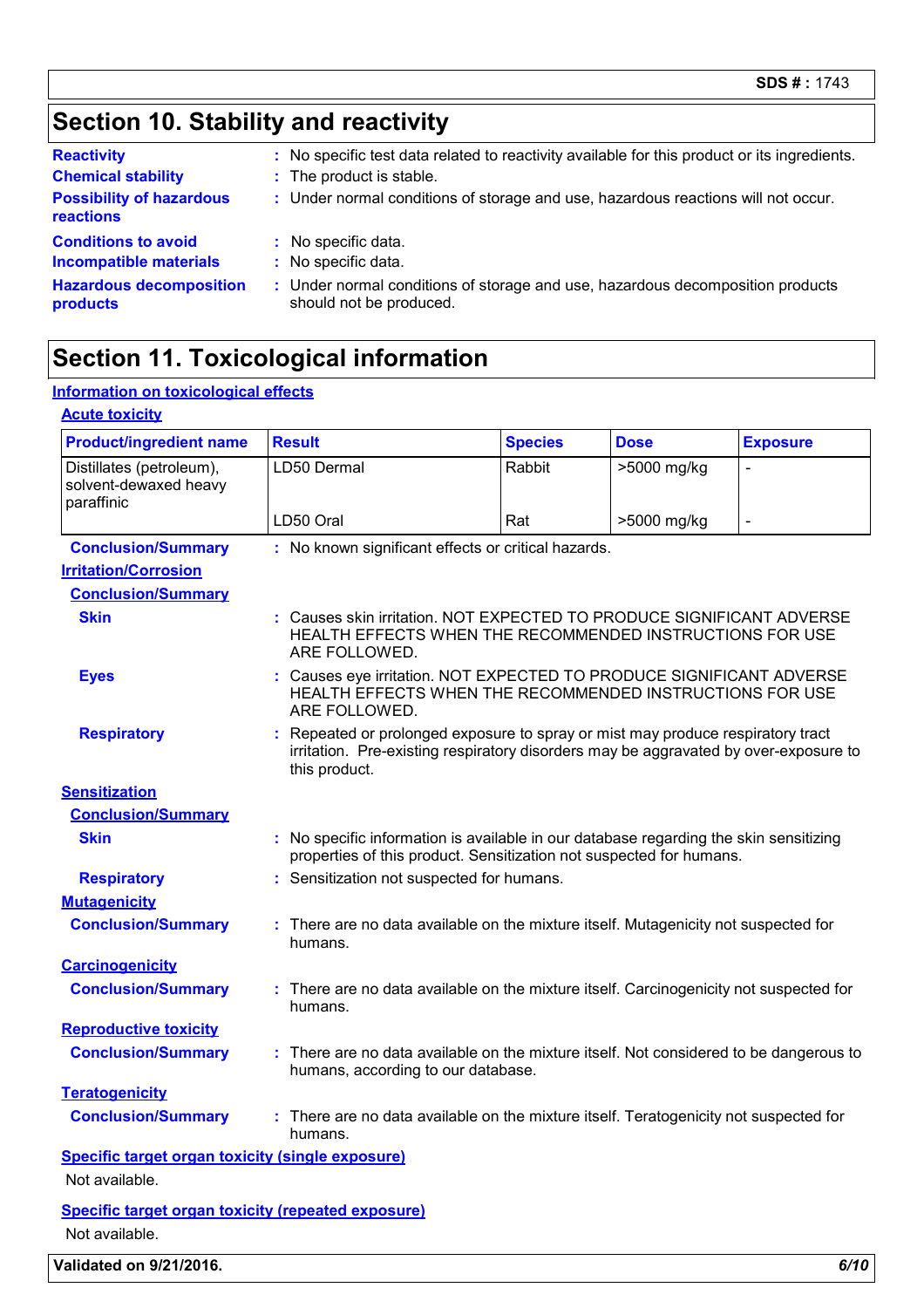# **Section 11. Toxicological information**

#### **Aspiration hazard**

| <b>Name</b>                                                                                                        |  |                                                                                            | <b>Result</b>                         |  |  |  |
|--------------------------------------------------------------------------------------------------------------------|--|--------------------------------------------------------------------------------------------|---------------------------------------|--|--|--|
| Distillates (petroleum), solvent-dewaxed heavy paraffinic                                                          |  |                                                                                            | <b>ASPIRATION HAZARD - Category 1</b> |  |  |  |
| <b>Information on the likely</b><br>: Routes of entry anticipated: Oral, Dermal, Inhalation.<br>routes of exposure |  |                                                                                            |                                       |  |  |  |
| <b>Potential acute health effects</b>                                                                              |  |                                                                                            |                                       |  |  |  |
| <b>Eye contact</b>                                                                                                 |  | : Causes serious eye irritation.                                                           |                                       |  |  |  |
| <b>Inhalation</b>                                                                                                  |  | No known significant effects or critical hazards.                                          |                                       |  |  |  |
| <b>Skin contact</b>                                                                                                |  | No known significant effects or critical hazards.                                          |                                       |  |  |  |
| <b>Ingestion</b>                                                                                                   |  | No known significant effects or critical hazards.                                          |                                       |  |  |  |
| Symptoms related to the physical, chemical and toxicological characteristics                                       |  |                                                                                            |                                       |  |  |  |
| <b>Eye contact</b>                                                                                                 |  | : Adverse symptoms may include the following:<br>pain or irritation<br>watering<br>redness |                                       |  |  |  |
| <b>Inhalation</b>                                                                                                  |  | : No specific data.                                                                        |                                       |  |  |  |
| <b>Skin contact</b>                                                                                                |  | : No specific data.                                                                        |                                       |  |  |  |
| <b>Ingestion</b>                                                                                                   |  | : No specific data.                                                                        |                                       |  |  |  |
|                                                                                                                    |  | Delayed and immediate effects and also chronic effects from short and long term exposure   |                                       |  |  |  |
| <b>Short term exposure</b>                                                                                         |  |                                                                                            |                                       |  |  |  |
| <b>Potential immediate</b><br>effects                                                                              |  | : Not available.                                                                           |                                       |  |  |  |
| <b>Potential delayed effects</b>                                                                                   |  | : Not available.                                                                           |                                       |  |  |  |
| <b>Long term exposure</b>                                                                                          |  |                                                                                            |                                       |  |  |  |
| <b>Potential immediate</b><br>effects                                                                              |  | : Not available.                                                                           |                                       |  |  |  |
| <b>Potential delayed effects</b>                                                                                   |  | : Not available.                                                                           |                                       |  |  |  |
| <b>Potential chronic health effects</b>                                                                            |  |                                                                                            |                                       |  |  |  |
| <b>Conclusion/Summary</b>                                                                                          |  | : Contains material that may cause target organ damage, based on animal data.              |                                       |  |  |  |
| <b>General</b>                                                                                                     |  | No known significant effects or critical hazards.                                          |                                       |  |  |  |
| <b>Carcinogenicity</b>                                                                                             |  | No known significant effects or critical hazards.                                          |                                       |  |  |  |
| <b>Mutagenicity</b>                                                                                                |  | No known significant effects or critical hazards.                                          |                                       |  |  |  |
| <b>Teratogenicity</b>                                                                                              |  | No known significant effects or critical hazards.                                          |                                       |  |  |  |
| <b>Developmental effects</b>                                                                                       |  | No known significant effects or critical hazards.                                          |                                       |  |  |  |
| <b>Fertility effects</b>                                                                                           |  | No known significant effects or critical hazards.                                          |                                       |  |  |  |
| <b>Numerical measures of toxicity</b>                                                                              |  |                                                                                            |                                       |  |  |  |
| <b>Acute toxicity estimates</b>                                                                                    |  |                                                                                            |                                       |  |  |  |
| Not available.                                                                                                     |  |                                                                                            |                                       |  |  |  |

## **Section 12. Ecological information**

#### **Toxicity**

| <b>Conclusion/Summary</b>            | : There are no data available on the mixture itself.                                                                                                                       |
|--------------------------------------|----------------------------------------------------------------------------------------------------------------------------------------------------------------------------|
| <b>Persistence and degradability</b> |                                                                                                                                                                            |
| <b>Conclusion/Summary</b>            | : This product has not been tested for biodegradation. Not readily biodegradable. This<br>product is not expected to bioaccumulate through food chains in the environment. |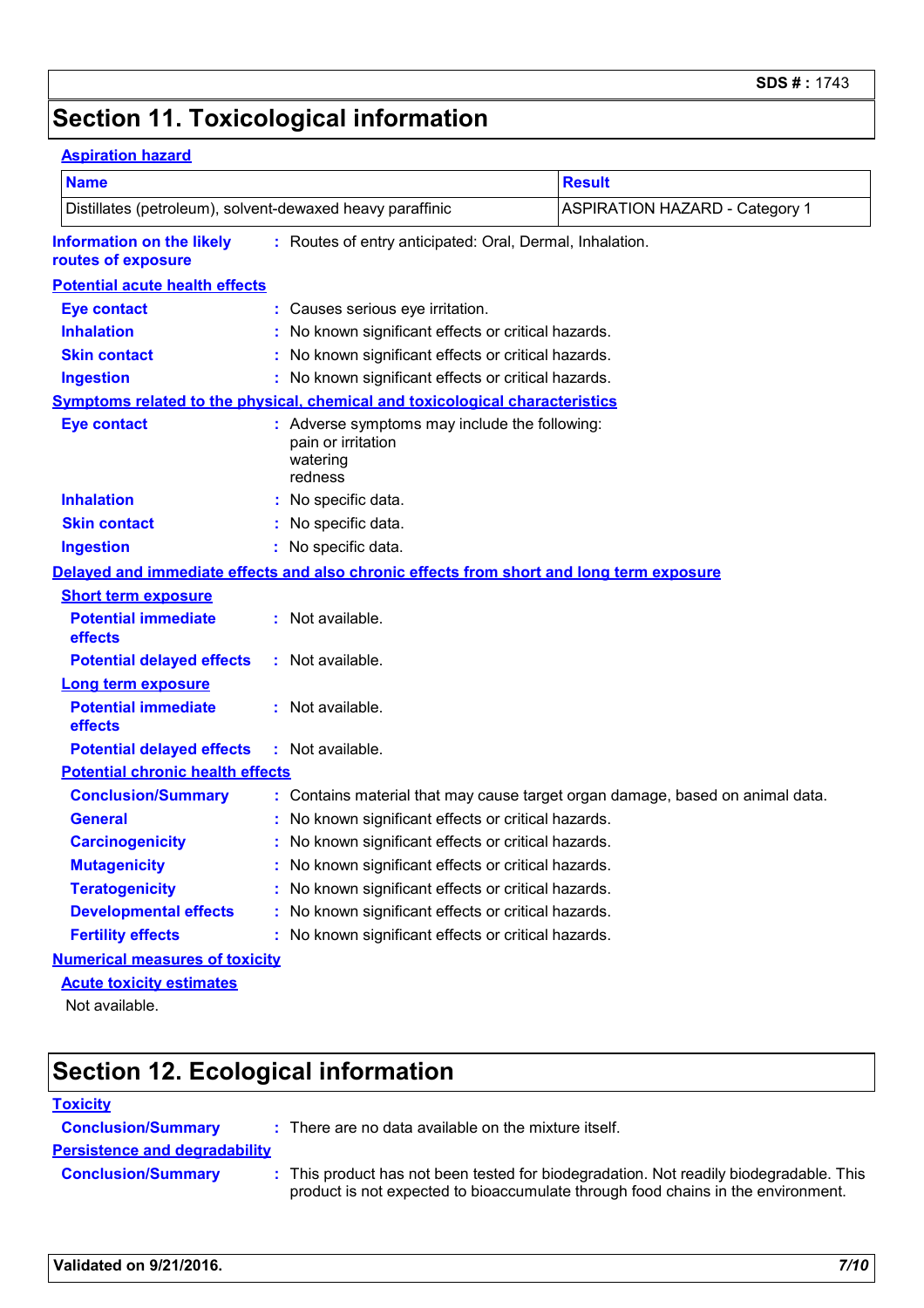|                                           |                          |                   | SDS # : 1743            |
|-------------------------------------------|--------------------------|-------------------|-------------------------|
| Section 12. Ecological information        |                          |                   |                         |
| <b>Product/ingredient name</b>            | <b>Aquatic half-life</b> | <b>Photolysis</b> | <b>Biodegradability</b> |
| TIMKEN AUTOMOTIVE<br>WHEEL BEARING GREASE |                          |                   | Not readily             |
| <b>Bioaccumulative potential</b>          |                          |                   |                         |
| Not available.                            |                          |                   |                         |
| <b>Mobility in soil</b>                   |                          |                   |                         |

| <b>Soil/water partition</b> |  |  |  |
|-----------------------------|--|--|--|
| <b>coefficient (Koc)</b>    |  |  |  |
| Othor advores offorte       |  |  |  |

**:** Not available.

**Other adverse effects :** No known significant effects or critical hazards.

## **Section 13. Disposal considerations**

The generation of waste should be avoided or minimized wherever possible. Disposal of this product, solutions and any by-products should at all times comply with the requirements of environmental protection and waste disposal legislation and any regional local authority requirements. Dispose of surplus and nonrecyclable products via a licensed waste disposal contractor. Waste should not be disposed of untreated to the sewer unless fully compliant with the requirements of all authorities with jurisdiction. Waste packaging should be recycled. Incineration or landfill should only be considered when recycling is not feasible. This material and its container must be disposed of in a safe way. Care should be taken when handling emptied containers that have not been cleaned or rinsed out. Empty containers or liners may retain some product residues. Avoid dispersal of spilled material and runoff and contact with soil, waterways, drains and sewers. **Disposal methods :**

#### **Section 14. Transport information** - - - - - - Not regulated. - - Not regulated. | Not regulated. - - - **ADR/RID IMDG IATA UN number UN proper shipping name Transport hazard class(es) Packing group Additional information Environmental hazards** No. No. No. **DOT Classification** Not regulated. - - No. - **TDG Classification** Not regulated. - - No. -

**Special precautions for user Transport within user's premises:** always transport in closed containers that are **:** upright and secure. Ensure that persons transporting the product know what to do in the event of an accident or spillage.

**Transport in bulk according to Annex II of MARPOL and the IBC Code :** Not available.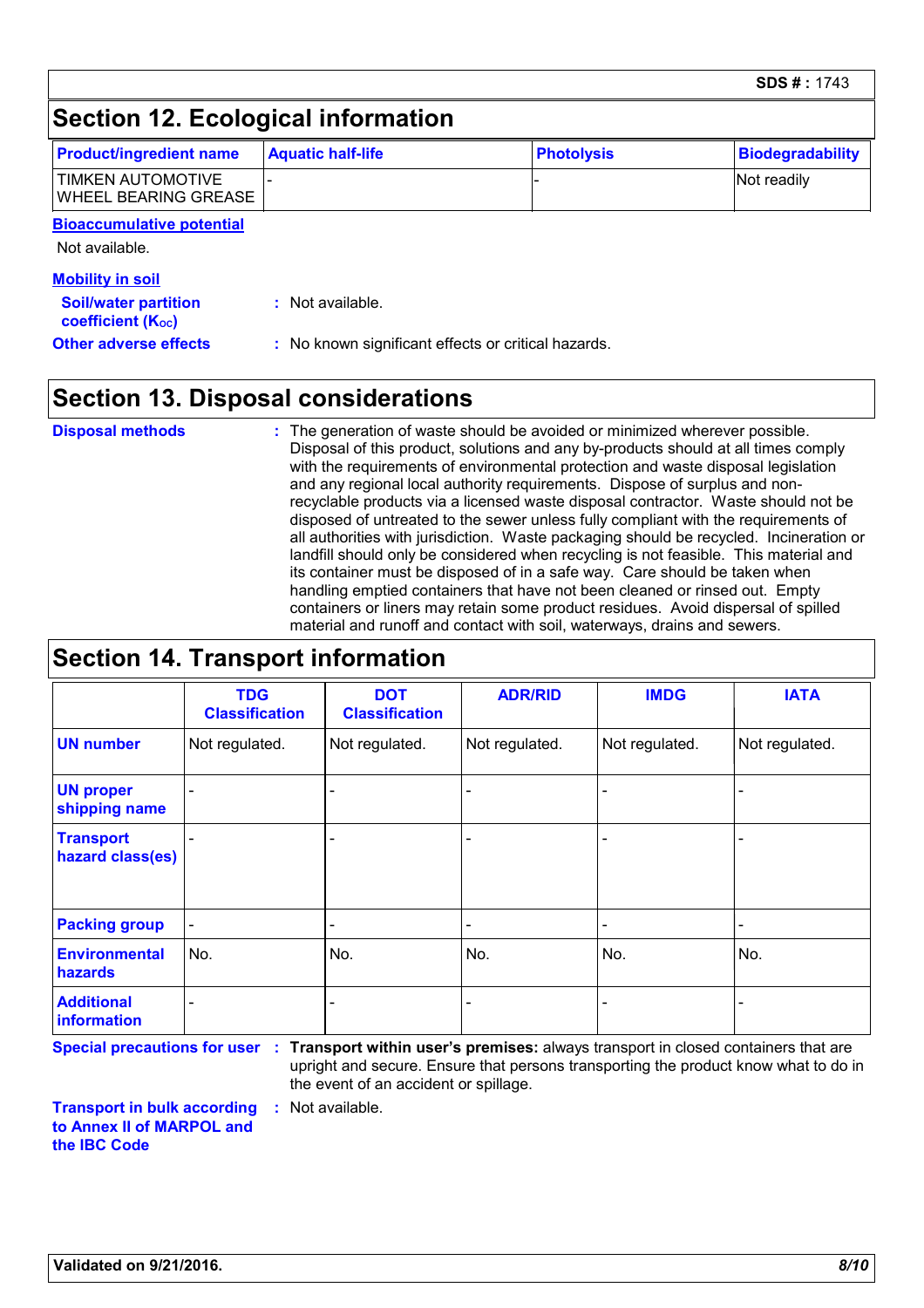### **Section 15. Regulatory information**

#### **International regulations Montreal Protocol (Annexes A, B, C, E)** Not listed. **Stockholm Convention on Persistent Organic Pollutants** Not listed. **Rotterdam Convention on Prior Inform Consent (PIC)** Not listed. **Chemical Weapon Convention List Schedules I, II & III Chemicals** Not listed. **UNECE Aarhus Protocol on POPs and Heavy Metals** Not listed. **Inventory list Australia :** Not determined. **Canada inventory :** All components are listed or exempted. **China :** All components are listed or exempted. **Europe :** All components are listed or exempted. **Japan :** Not determined. **Republic of Korea :** All components are listed or exempted. **New Zealand :** All components are listed or exempted. **Philippines :** All components are listed or exempted. **Taiwan :** Not determined. **United States :** All components are listed or exempted. **Canadian lists Canadian NPRI :** The following components are listed: Zinc (and its compounds) **CEPA Toxic substances :** None of the components are listed. **Turkey :** Not determined. **Section 16. Other information History Date of issue/Date of revision :** 9/21/2016

| Date of previous issue      | : No previous validation                                                                                                                                                                                                                                                                                                                                                                                                                                                                                                                                                                |
|-----------------------------|-----------------------------------------------------------------------------------------------------------------------------------------------------------------------------------------------------------------------------------------------------------------------------------------------------------------------------------------------------------------------------------------------------------------------------------------------------------------------------------------------------------------------------------------------------------------------------------------|
| <b>Version</b>              | : 1                                                                                                                                                                                                                                                                                                                                                                                                                                                                                                                                                                                     |
|                             | Regulatory Department, Chemtool Inc.                                                                                                                                                                                                                                                                                                                                                                                                                                                                                                                                                    |
| <b>Key to abbreviations</b> | $:$ ATE = Acute Toxicity Estimate<br>BCF = Bioconcentration Factor<br>GHS = Globally Harmonized System of Classification and Labelling of Chemicals<br>IATA = International Air Transport Association<br>IBC = Intermediate Bulk Container<br>IMDG = International Maritime Dangerous Goods<br>LogPow = logarithm of the octanol/water partition coefficient<br>MARPOL = International Convention for the Prevention of Pollution From Ships,<br>1973 as modified by the Protocol of 1978. ("Marpol" = marine pollution)<br>UN = United Nations<br>HPR = Hazardous Products Regulations |

#### **Procedure used to derive the classification**

| <b>Classification</b>               | <b>Justification</b>      |  |
|-------------------------------------|---------------------------|--|
| <b>EYE IRRITATION - Category 2A</b> | <b>Calculation method</b> |  |

#### **Validated on 9/21/2016.** *9/10*